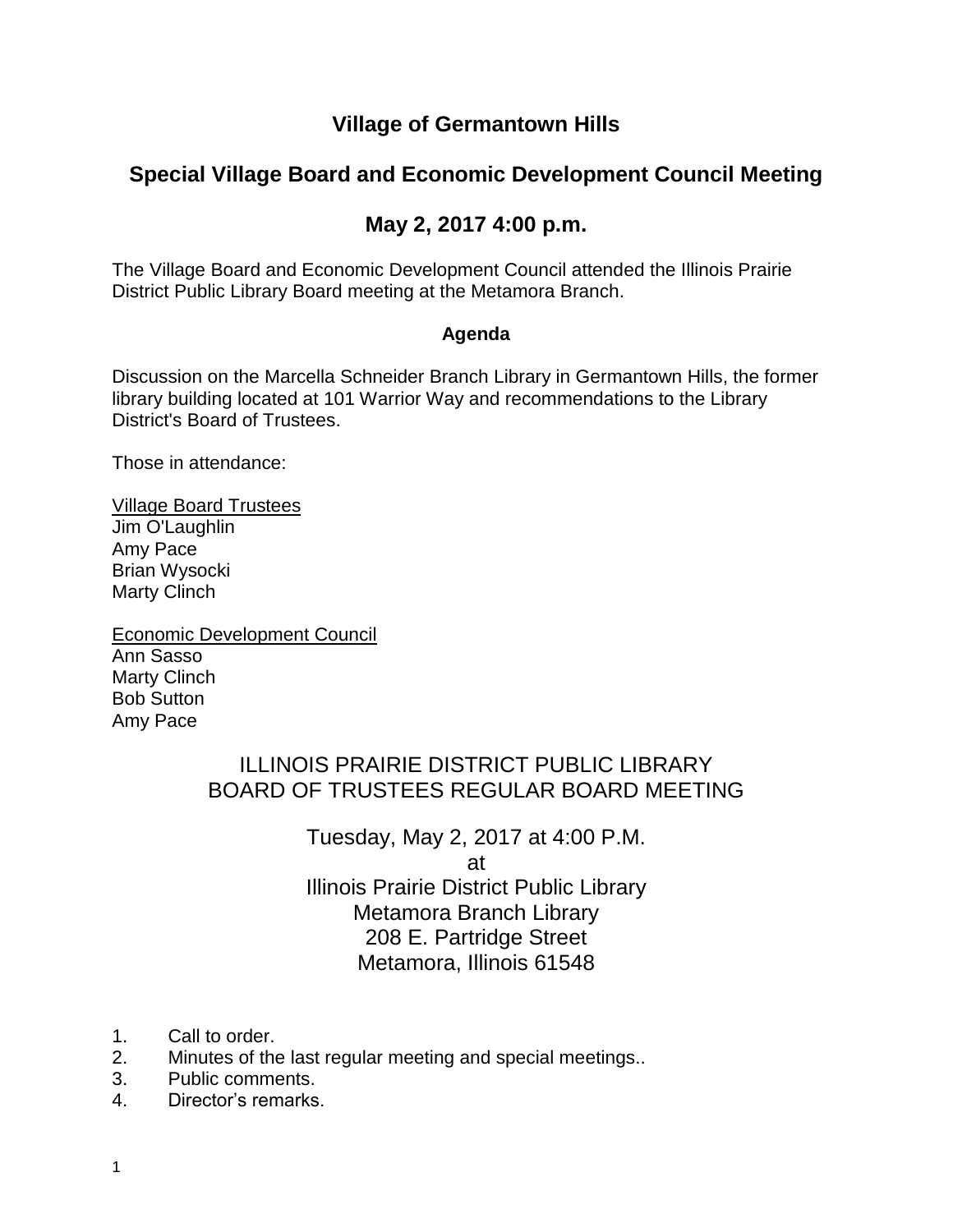- 5. Marcella Schneider Branch Library at Germantown Hills.
- 6. Washburn branch.
- 7. Roanoke branch.
- 8. Metamora branch.
- 9. 214 E. Partridge Street, Metamora.
- 10. Spring Bay branch.
- 11. Director search.
- 12. Policy Review.
- 13. Treasurer's report –approval of bills and requisitions.
- 14. Comments to guide future agendas.
- 15. Adjournment.

The next regular meeting will be Tuesday, June 6, 2017 at 4 pm at the Metamora Branch Library, 208 E. Partridge Street, Metamora, IL 61548.

The library board approved their regular, special and executive meeting minutes.

Public Comments:

Mike Hinrichsen stated he is currently a Woodford County Board member but on May 18th he will become the new Village President for Germantown Hills. He stated he had spent some time at the new branch library in Germantown Hills to find out about the programs that are available. Mike asked if whoever puts the programs together would be able to share them with Ann Sasso at the Village hall then we can better communicate these to the community and help promote the programs at the Germantown Hills branch as we look forward to growing the programs.

Mike also noted at the last meeting it was discussed what the criteria might be to evaluate the success of the 60 hours at the Germantown Hills branch library and indicated we look forward to working with the library board on evaluating the success.

Ann Sasso asked if the old library was going to be a discussion on the agenda and inquired about the timing of the removal of the old sign as it may be confusing to residents. Grant stated they could remove the sign in the morning and the old building is on the agenda for discussion.

Dan Mair, Superintendent of the Germantown Hills School District reiterated the School District's strong interest in the old building and would like to be a part of the discussions.

Amy Pace, Village Trustee thanked the library board for rehiring the Germantown Hills resident. The Village wants to support the hiring of those individuals that would fall into the ADA criteria and appreciates the board's decision.

**Marcella Schneider Branch Library at Germantown Hills**-Grant Fredericksen noted they had purchased a new book drop as the old one was too small and leaked.